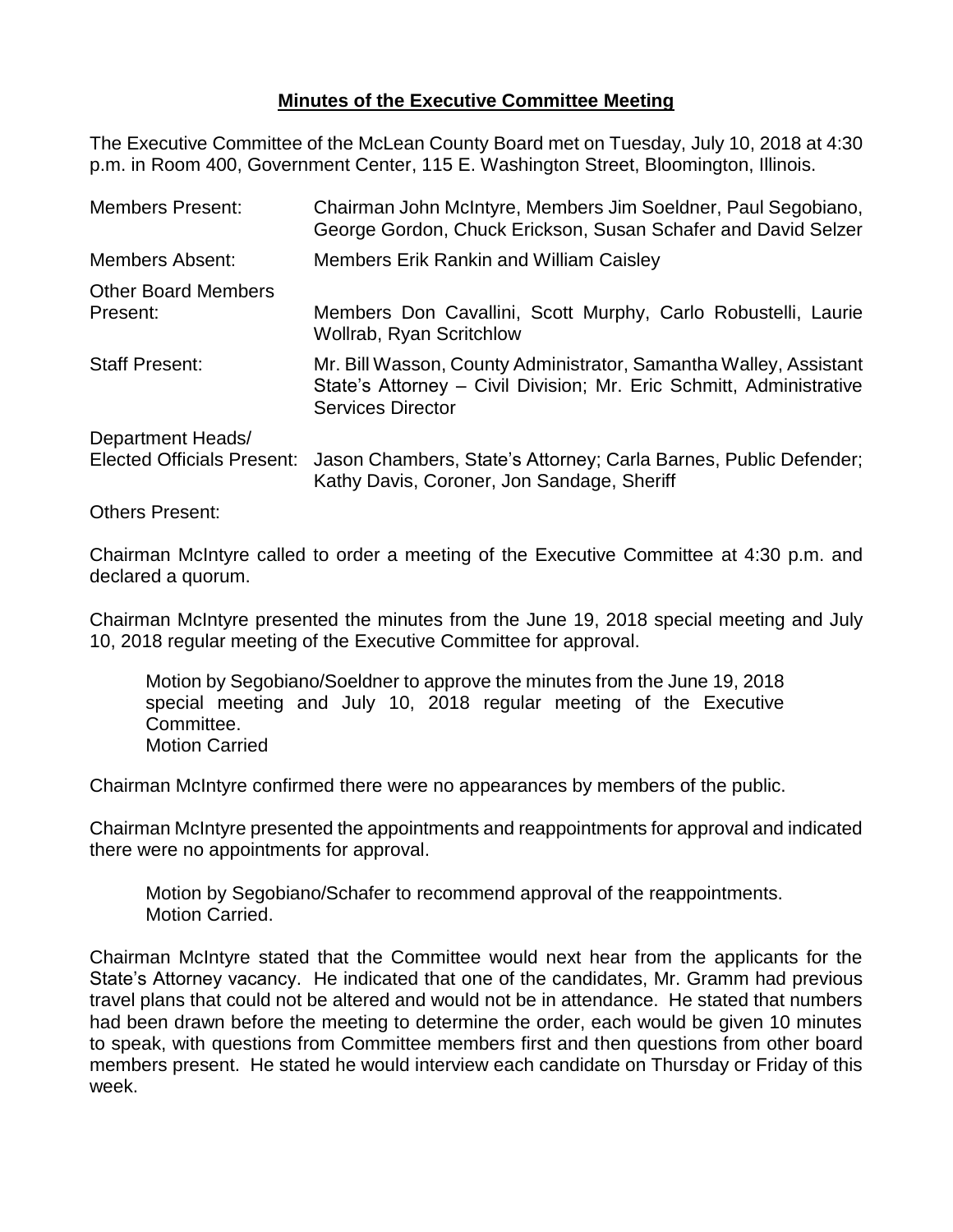Executive Committee Minutes August 14, 2018 Page **2** of **11**

Mr. McIntyre welcomed Mr. Messman and reminded him that he would have ten minutes to speak to the Committee. Mr. Mark Messman presented his experience as a prosecutor, leader and mentor. He said he believes experience is important and invited Board members to call people and asked them what is important to be State's Attorney and whether he has the experience to be States Attorney. He also provided his background in administration working with the County Board and gaining knowledge of the budget. He finished by stating that the States Attorney's office is looking for leadership that he can provide. Mr. McIntyre asked if there were Committee members with questions.

Ms. Schafer asked him what he felt the most important part of the State's Attorney's job was and why. He stated it was to be a leader. Mr. Erickson stated he had asked a Civil State's Attorney a legal question and received the Attorney's political opinion instead. He stated he then asked Mr. Chambers, Mr. Wasson and Mr. Sorensen to please ask the Attorney to provide legal information to his client. He then read a statement and asked Mr. Messman how he felt about it, "Unless it has to do with your office or it is purely a legal question, or our policy could place the County in legal jeopardy, then the States Attorney's Office should keep the policy making role of the County Board with the County Board." Mr. Messman stated he felt those could overlap and went on to provide an example. Mr. Erickson asked Mr. Messman if he felt he could instruct Assistant States Attorneys on when it was appropriate for a legal opinion and a political opinion. Mr. Messman said he could. Mr. Gordon asked his general outlook on alternatives to jail, such as the safe passage program, drug, recovery and veterans courts. Mr. Messman stated that at first he had felt it was all about prosecution, but over time had changed his opinion and believes those programs are crucial to keep people out of the system. He said we still need prosecutors, but felt we would see the biggest gains in making improvements to this community through those programs.

Mr. Selzer thanked him for his service and asked him to discuss how he was prepared for the administrative side of the State Attorney's position including budgets and personnel. Mr. Messman said he is familiar with the budget process and has ideas on how we can work within budget restraints. He said he felt he had been a leader and would continue to be a leader to personnel. Mr. McIntyre opened it to other members of the Board. Ms. Wollrab asked if he felt diversity was important in the office and how he might achieve greater diversity. Mr. Messman said he felt the office currently was diverse, but that you need to continually work to maintain diversity, as you need make sure the office represents the community. He said he would continue to work to make sure office staff was diverse. Mr. McIntyre thanked Mr. Messman for his time.

Mr. McIntyre welcomed Ms. Jane Foster and reminded her that she would have ten minutes to speak to the Committee. Ms. Foster presented her personal history to the Committee. She then provided her work history. She stated she worked her way up in the States Attorney's office from prosecuting traffic tickets to murder cases and has many hours of trial experience. Ms. Foster indicated that trial experience is vital to the position for training and mentoring those in the office. She said she ran for States Attorney and while she did not win, she gained a lot of good experience. She then worked in private practice before returning to prosecuting work in the Macon County States Attorney's Office. Ms. Foster stated that she had held administrative and supervisory positions in the McLean County States Attorney's Office that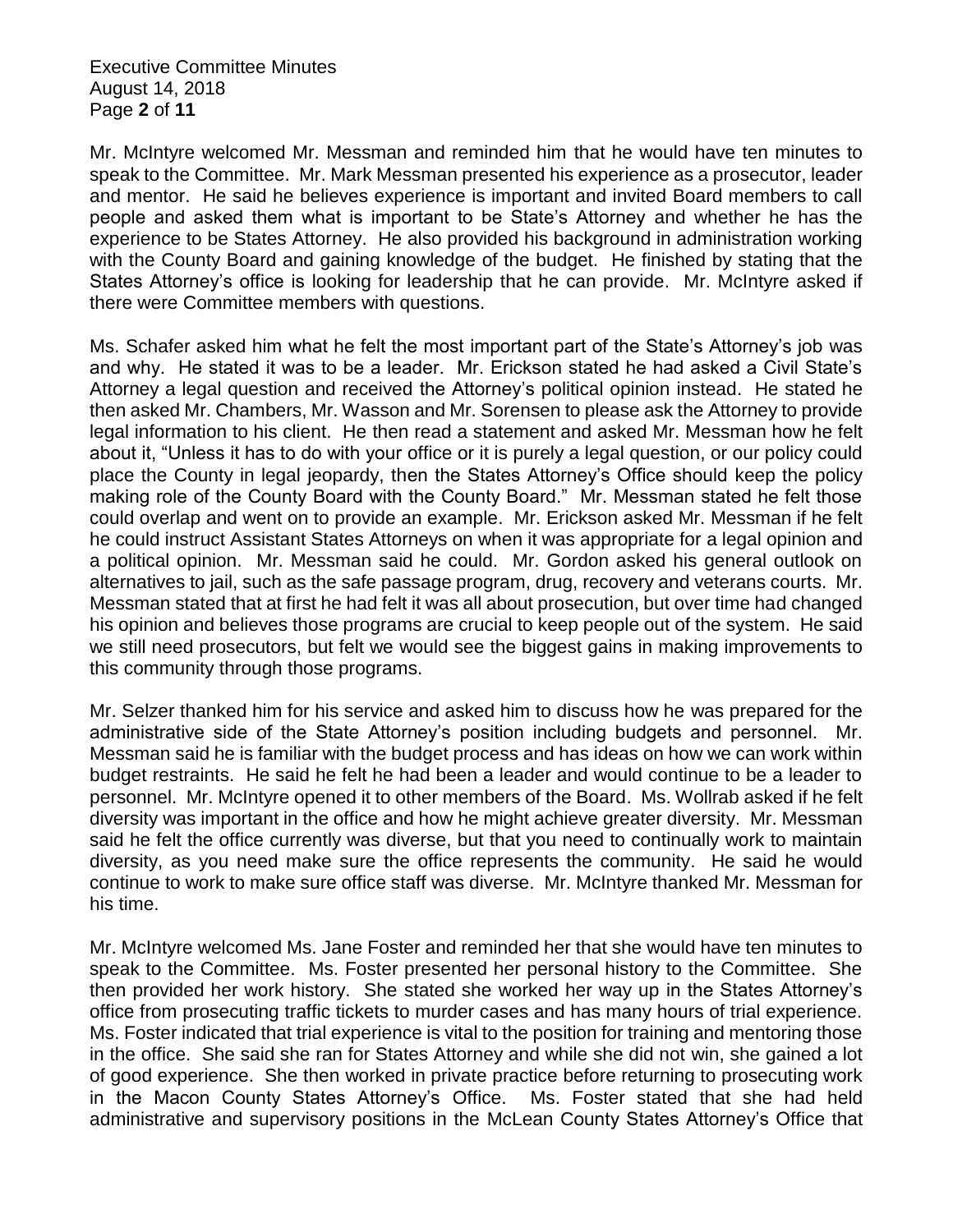Executive Committee Minutes August 14, 2018 Page **3** of **11**

allowed her to mentor attorneys and deal with budget and personnel matters. She said she also worked closely with other departments including the Sheriff, Coroner and Clerk's offices and has been active in the community. She said she feels current violence levels are unacceptable and that we need to take fight to the small group of individuals causing these issues. She said her relationships with the community will help as we need to bring the community together to solve these issues. She said she wants to serve others and work to continue to make this a great place to raise families. Chairman McIntyre opened it up for questions from Committee members.

Mr. Erickson stated he told Mr. Chambers he appreciated the job he had done and that he appreciated that he allowed the County Board to set the policy. Mr. Erickson related a story where a Civil States Attorney provided a political opinion on how he should vote on something when he had asked for a legal answer. He stated that he asked Mr. Wasson, Mr. Chambers and Mr. Sorenson to talk to the Assistant State's Attorney and let them know that they should not give political advice. He read a statement to Ms. Foster and asked her how she felt about it, "Unless it has to do with your office or it is purely a legal question, or our policy could place the County in legal jeopardy then the States Attorney's Office should keep out of the policy making role of the County Board." Ms. Foster said that she did not believe the States Attorney needed to be involved in policy making by the County Board, however, there are situations where the States Attorney needs to advice and direct. Mr. Erickson agreed that if they are asked for advice that would be different than asking for a legal opinion. He said that he hoped that she would be able to advise them to keep that distinction. He said that the County Board should be treated like a client and the Board member should be the one to answer to the public.

Ms. Schafer asked her, as the department head and leader of the States Attorney's Office, what she believed the most important job as a States Attorney would be. Ms. Foster said the most important job is to prosecute crime and how you do that will influence how you train and mentor staff and institute policies and strategies in the department. Mr. Cavallini thanked her and stated that by the time situations get to the States Attorney's office there is a major issue. He asked her for ways they could prevent matters from getting to her office. Ms. Foster provided an example of teen court that had been utilized in Macon County. She stated that there are already great programs in place with the Mental Health, Drug, Recovery and Veterans Courts and that she fully supports those. She said she would look at ways to enhance those programs but would also look for new programs. Mr. Selzer asked her about being a department head and her experience with regard to handling budgets and personnel. Ms. Foster said as a supervisor and first assistant she was involved in the hiring of new staff and mentoring and evaluating current staff. She said they had budget difficulties when she was in the States Attorney's Office before and provided an example where she instituted in-house training that was approved for credit to cut down on cost.

Mr. McIntyre opened it up for questions from the other Board members. Ms. Wollrab asked her if she saw the value in diversity in the office and if so, why and then how would she maintain or increase diversity in the office. Ms. Foster said diversity is important because staff should reflect the community. She said you have to work to maintain diversity and provided examples of reaching out to groups at universities and hiring interns from diverse groups to help maintain diversity. Mr. McIntyre thanked her for her time and service.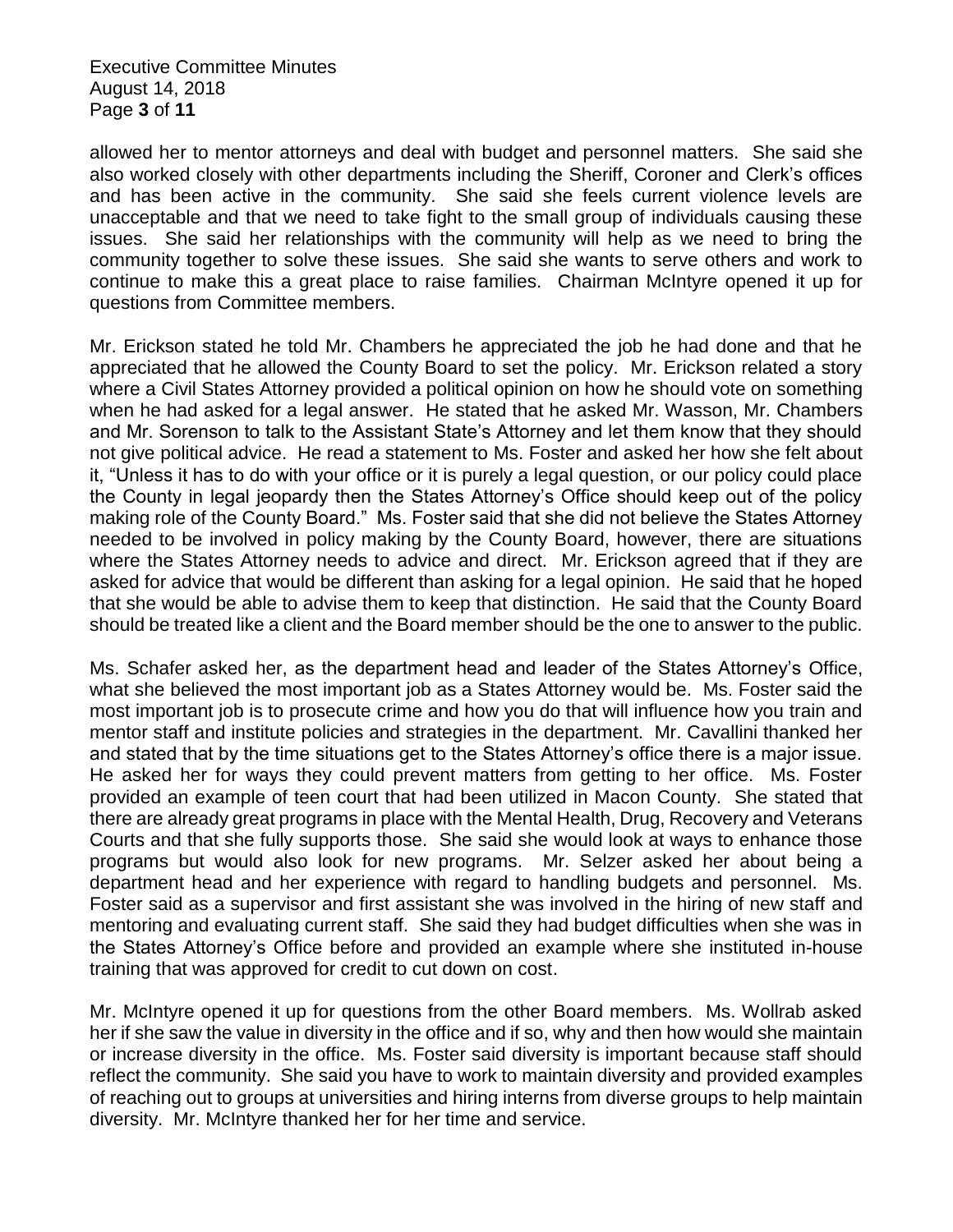Executive Committee Minutes August 14, 2018 Page **4** of **11**

Mr. McIntyre welcomed Ms. Woods and reminded her that she would have ten minutes to speak to the Committee. Ms. Jessica Woods provided her personal history. She then provided her work history. She stated she had worked in the criminal division of the States Attorney's Office and covered almost every position in that division as she worked her way up. She stated she also worked closely with law officers when she was the screening and intake attorney for a couple of years and felt that experience and those relationships were invaluable. She said she moved in 2014 to the civil division for a couple of years then went to the Town of Normal for a year and half, but when Jason approached to come back for the First Civil Assistant Position she was excited as that is the work she enjoys. She said she is the only candidate with experience in both civil and criminal and has gained the respect of attorneys, support staff, judges and law enforcement, which is vital to the success of the office. She said that she felt with her experience and abilities she would be the best candidate for the job.

Mr. Erickson stated he told Mr. Chambers he appreciated the job he had done and that he appreciated that he allowed the County Board to set the policy. Mr. Erickson related a story where a civil state's attorney had been asked a legal question and instead of providing a legal answer, they provided a political opinion. He stated he addressed that with Mr. Wasson, Mr. Chambers and Mr. Sorenson and asked them to talk to the Assistant State's Attorney about not be giving political advice. He read a statement to her and asked her how she felt about it, "Unless it has to do with your office or it is purely a legal question, or our policy could place the County in legal jeopardy then the States Attorney's Office should keep out of the policy making role of the County Board." Ms. Woods stated she agreed with the statement. She said that as the attorney for the County Board it is not our job to form the policies or influence them; it is to give legal opinions to protect the County Board and the County and assist in any way. She said that the States Attorney's Office should take a back seat to the County Board as they have been elected to set the policies not the States Attorney's Office. Mr. Erickson said he appreciated the answer. He said we have to respect role of policy makers and felt he had made it clear to all applicants that he is not going to support an applicant who will not respect the County Board.

Ms. Schafer asked her, as the leader of the department, what the most important part of the States Attorney was job and why. Ms. Woods stated that most important part is working together with all members of community. She stated the States Attorney's Office does not work in a vacuum, the office has to work together with law enforcement, community members, victims and witnesses because the ultimate goal is to keep community safe and make sure laws are abided by. Mr. Cavallini thanked her and asked her what the States Attorney's Office can do to help prevent situations from reaching that office. Ms. Woods stated there are multiple ways the States Attorney's Office can prevent crimes including sending a message to the community by seeking harsh sentences, charging crimes that community has said they wanted charged and removing offenders from our community by sending them to prison. She said there is also a large portion of the office that works to help offenders through rehab and supervision through probation and specialty courts including drug, veterans, and recovery courts. She stated that there are also programs such as the new safe passage program that are not a State Attorney program but are supported by the States Attorney's Office. She said it is also important to work together with the community including schools, churches, law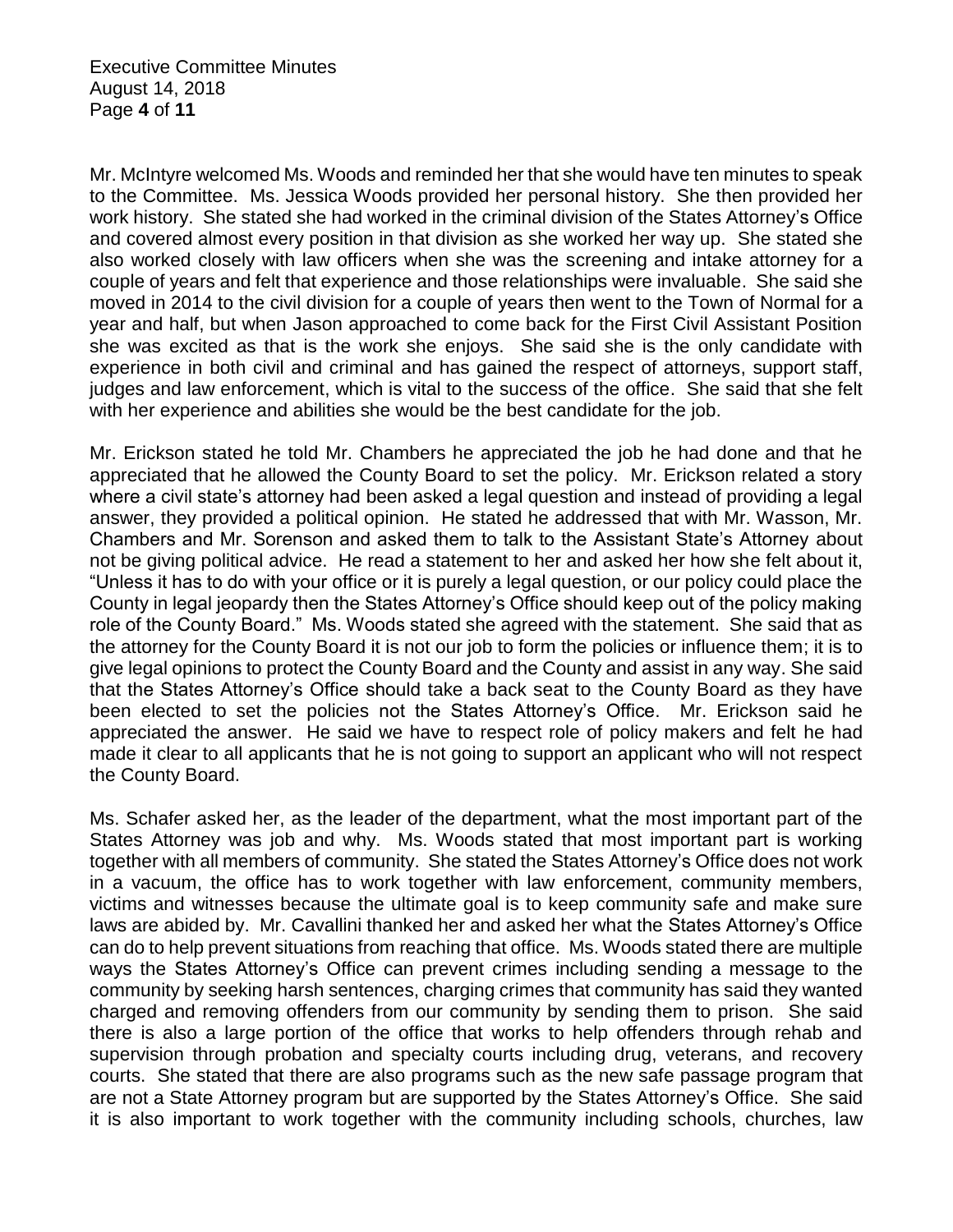Executive Committee Minutes August 14, 2018 Page **5** of **11**

enforcement and other service providers because ultimately the States Attorney's job is to help people and do what is best for our community. Mr. Gordon asked her to confirm she would support programs like drug, recovery and mental health courts. She said absolutely.

Mr. Selzer thanked her and asked her about experience as Department Head including budget and personnel. Ms. Woods said she has experience with budget as she has part of the budget now through the civil division. She stated that while she does not have experience managing 25 attorneys and 15 support staff, she but did not think many States Attorneys had that experience before they became States Attorney. She said she does have the ability to lead people, enjoys working with people and feels they enjoy working with her. She said she has a respect for employees of the office, that she knows what they are doing and will be able to lead from the start because she has their respect. Mr. McIntyre opened it up for other members of the County Board. Ms. Wollrab asked her if she saw the value of diversity in the office and if so, why and how would she maintain or increase diversity. Ms. Woods said diversity is important because they deal with a variety of people in the States Attorney's Office, so they have to be sensitive to all backgrounds. She said it is challenging from an attorney stand point because there are not a lot of diverse applicants. She said she would be interested in exploring different job fairs and welcomes other suggestions of places to reach out to. Mr. McIntyre thanked her.

Mr. McIntyre welcomed Mr. Knapp and reminded him that he would have ten minutes to speak to the Committee. Mr. Don Knapp stated that a question that had stuck out to him was when a member asked him why he wanted to be State's Attorney. He stated that the thought that he could continue his father's work of protecting this community was an opportunity he could not pass up. He said that people do stupid things, and occasionally people do evil things and we should seek to punish evil things significantly different than we seek to punish stupid things and he provided an example. He then provided examples of the time, money and people involved in helping the States Attorney make the determinations of who is a threat to community and who just did a stupid thing. He said that he hoped his knowledge of the States Attorney's Office and where it fits in the criminal justice system as a whole will help him execute sound and reasonable judgement when making decisions. He also discussed tools that are being created to help the States Attorney Office do their job. Mr. Knapp then referenced words from Ron Dozier when asked what he planned to do while in office and Mr. Dozier replied that the States Attorney's Office has grown over the years and he would primarily be an administrator to make sure the office lives up to its model of seeking justice. Mr. Knapp also quoted the Professional Rules of Conduct 3.8 that states prosecutors are mandated to seek justice not just secure convictions. He said that the mandate to seek justice, and not just to secure convictions, meshes well with his thought that we have to acknowledge that people do stupid things and every once in a while people do evil things. Mr. Knapp stated that he would be here to punish those who do evil things and while he would not ignore those who do stupid things, he would handle those differently. Mr. Knapp discussed his work background at State Farm and the Illinois Appellate Court and how those experiences taught him a lot about people. He said that overseeing the civil division at the States Attorney's office taught him how fulfilling it is to use his skills and experience to try to solve some of the biggest problems facing this community. He said he would like to continue to do that in the position of States Attorney.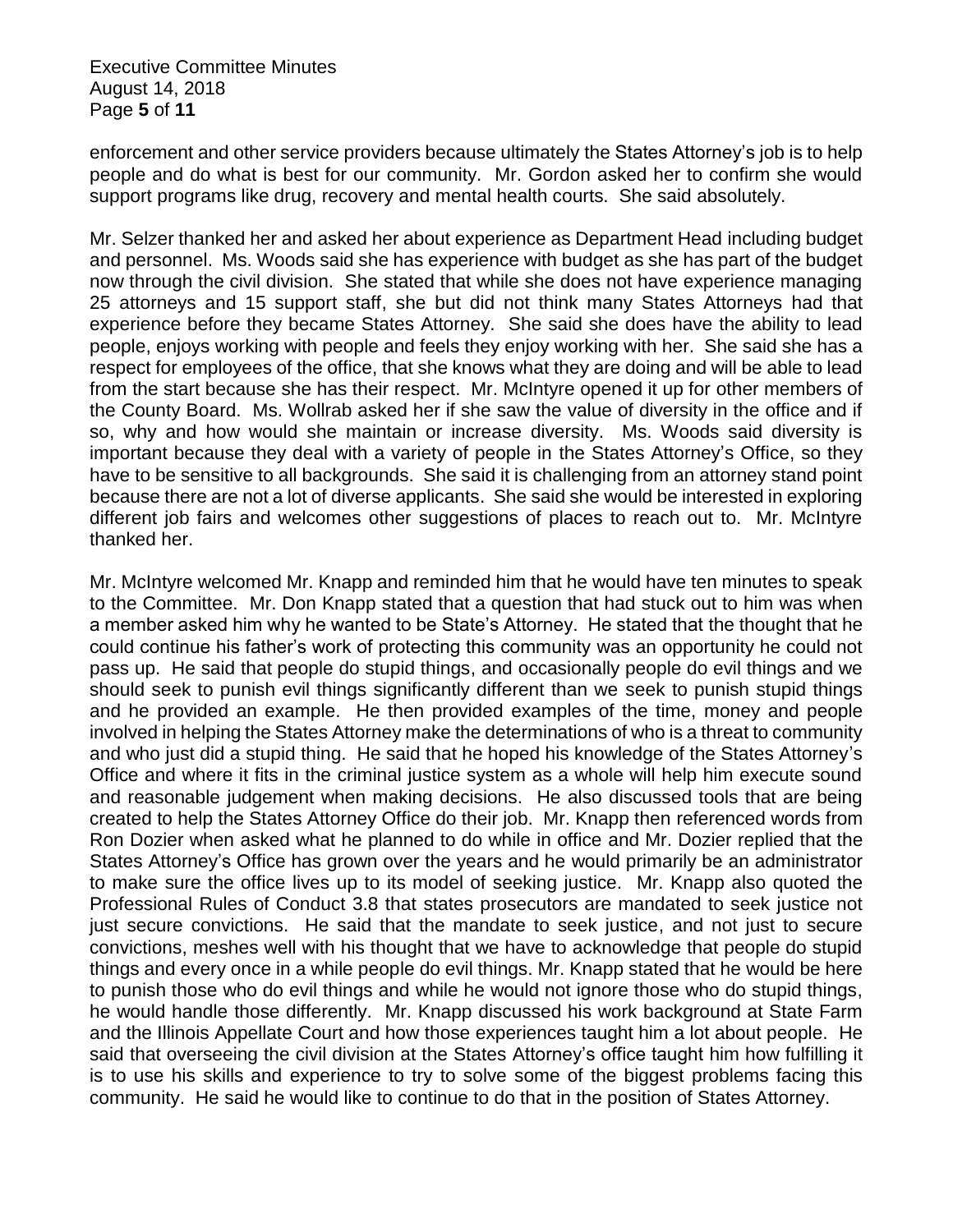Executive Committee Minutes August 14, 2018 Page **6** of **11**

Mr. Erickson said he met with Jason Chambers and told him he appreciated the job he was doing. He said that no matter which party comes in and asks a question it should be based on the law. Mr. Erickson clarified that he understood that drug court is a part of the States Attorney Office in the sense they want sufficient prosecution and hopefully the correction of drug abuse, and I know the States Attorney has right to protect its turf. He read a statement and asked Mr. Knapp's opinion on it. "Unless it has to do with your office, or it is purely a legal question or our policy could place the County in legal jeopardy then the States Attorney's Office should keep out of the policy making role of the County Board." Mr. Knapp said he agreed that the States Attorney's Office is there to advice, sometimes clients accept advice, and sometimes they ignore advice. He said that in the County Administrations office you try to advise as best as you can and provided examples. Mr. Erickson explained the reason he was asking that question was because he was not going to vote for any candidate that he felt would disrespect the County Board. He said he is also weighing experience, temperament and philosophy and all other things, but this was the only opportunity he was going to have to politely ask that whomever gets the position respect the County Board.

Ms. Schafer asked him, as the department head, what the most important job of the States Attorney's Office was and why. Mr. Knapp said he felt great States Attorneys provide their office with the tools necessary to complete their tasks and then move aside and let them do their job. He said that another important thing was to ensure they do their job in an ethical manner.

Mr. Cavallini asked him for his ideas on how we can prevent things from happening because by the time they get to the States Attorney's office we have a serious situation on our hands that would probably fall in Mr. Knapp's category of evil things. Mr. Knapp provided an example of identifying people who want to solve disputes with armed violence and get them out of the community by locking them up. He said there are other things we can do and provided example from 1991 in response to crack epidemic where the Illinois legislature passed a civil law to try to limit gang activity. He stated that worked well in other counties such as Will County but was not sure how well it would work here. He said there are things we could do, but did not feel he wanted to put all of those ideas out in the public.

Mr. Gordon thanked him for his service and asked him if he would fully support alternatives we already in place such as drug court, recovery court, recovery court, safe passage if named State's Attorney. Mr. Knapp said he is a supporter of diversionary programs. He said that he and Sheriff Sandage had conversations about practical realities of the safe passage program and provided an example. He said he had seen the good work that can come from drug court. Mr. Selzer asked Mr. Knapp to discuss experience he had regarding the budget and administrative side of the job. Mr. Knapp went over the number of FTEs in the office as well as the budget numbers for the States Attorney's Office. He said he has a good understanding of the budget and acknowledged there are some challenges on how to fund the office to provide the staff and attorneys the tools they need to do the their job. Mr. McIntyre asked if there were any questions from other Board members.

Ms. Wollrab thanked him and asked him if he saw the value of diversity in the office, if so why and how would he maintain or increase diversity of staff. Mr. Knapp stated that he sees the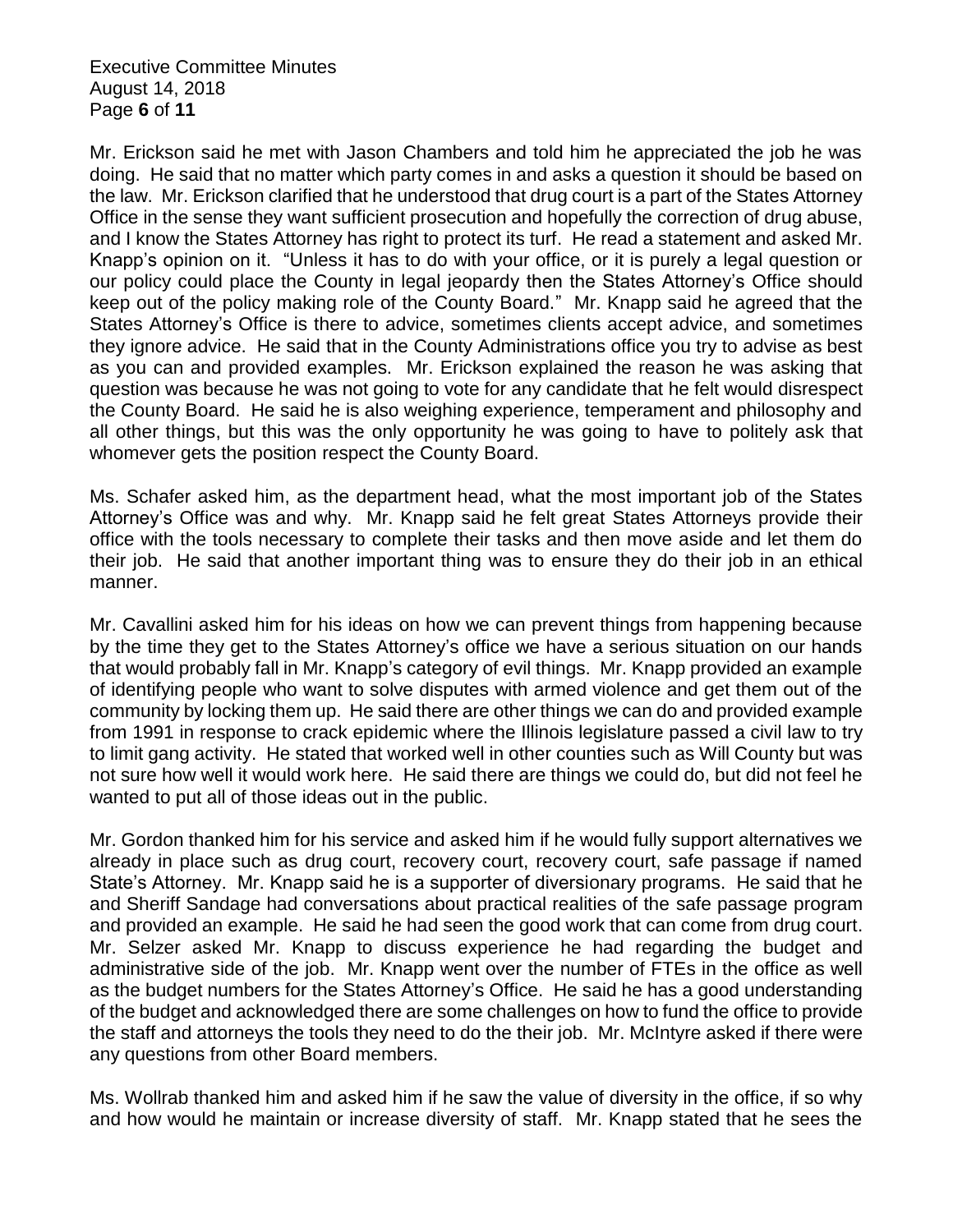Executive Committee Minutes August 14, 2018 Page **7** of **11**

value in diversity and provided an example of a mentor he had when he worked at State Farm. He said there is a debate as to whether diversity means more than just skin color but diversity of thought. He said his thought processes, as a person who grew up on a farm, are different from a person who grew up in the inner city. He said he understands the value of having a working unit that mirrors the population that it provides services to. He provided example of first office he worked in for State Farm in Cottage Grove that was put there to serve a population that was underserved. He also provided an example of report he currently helps to provide to the Federal Government regarding diversity and strategies to increase diversity in our work force. Mr. McIntyre thanked him.

Mr. George Gordon, Chairman of the Justice Committee presented for action to request to approve Violent Crime Victims Assistance Act Grant with the State of Illinois' Office of the Attorney General and McLean County, State's Attorney Office.

Motion by Gordon/Cavallini to recommend approval of a Violent Crime Victims Assistance Act Grant with the State of Illinois' Office of the Attorney General and McLean County, State's Attorney Office. Motion Carried.

Mr. Gordon presented for action a request to approve an Emergency Appropriation Ordinance amending the McLean County Fiscal Year 2018 Combined Annual Appropriation and Budget Ordinance General Fund, Court Services Department.

Motion by Gordon/Schafer to recommend approval of an Emergency Appropriation Ordinance amending the McLean County Fiscal Year 2018 Combined Annual Appropriation and Budget Ordinance General Fund, Court Services Department Motion Carried.

Mr. Gordon presented for action a request to approve an Emergency Appropriation Ordinance amending the McLean County Fiscal Year 2018 Combined Annual Appropriation and Budget Ordinance Circuit Clerk Department.

Motion by Gordon/Selzer to recommend approval of an Emergency Appropriation Ordinance amending the McLean County Fiscal Year 2018 Combined Annual Appropriation and Budget Ordinance Circuit Clerk **Department** Motion Carried.

Mr. Gordon presented for action a request to approve a Violent Crime Victims Assistance Program Grant Agreement between State of Illinois, Office of the Attorney General and County of McLean for the Court Appointed Special Advocate, CASA Program.

Motion by Gordon/Segobiano to recommend approval of Violent Crime Victims Assistance Program Grant Agreement between State of Illinois, Office of the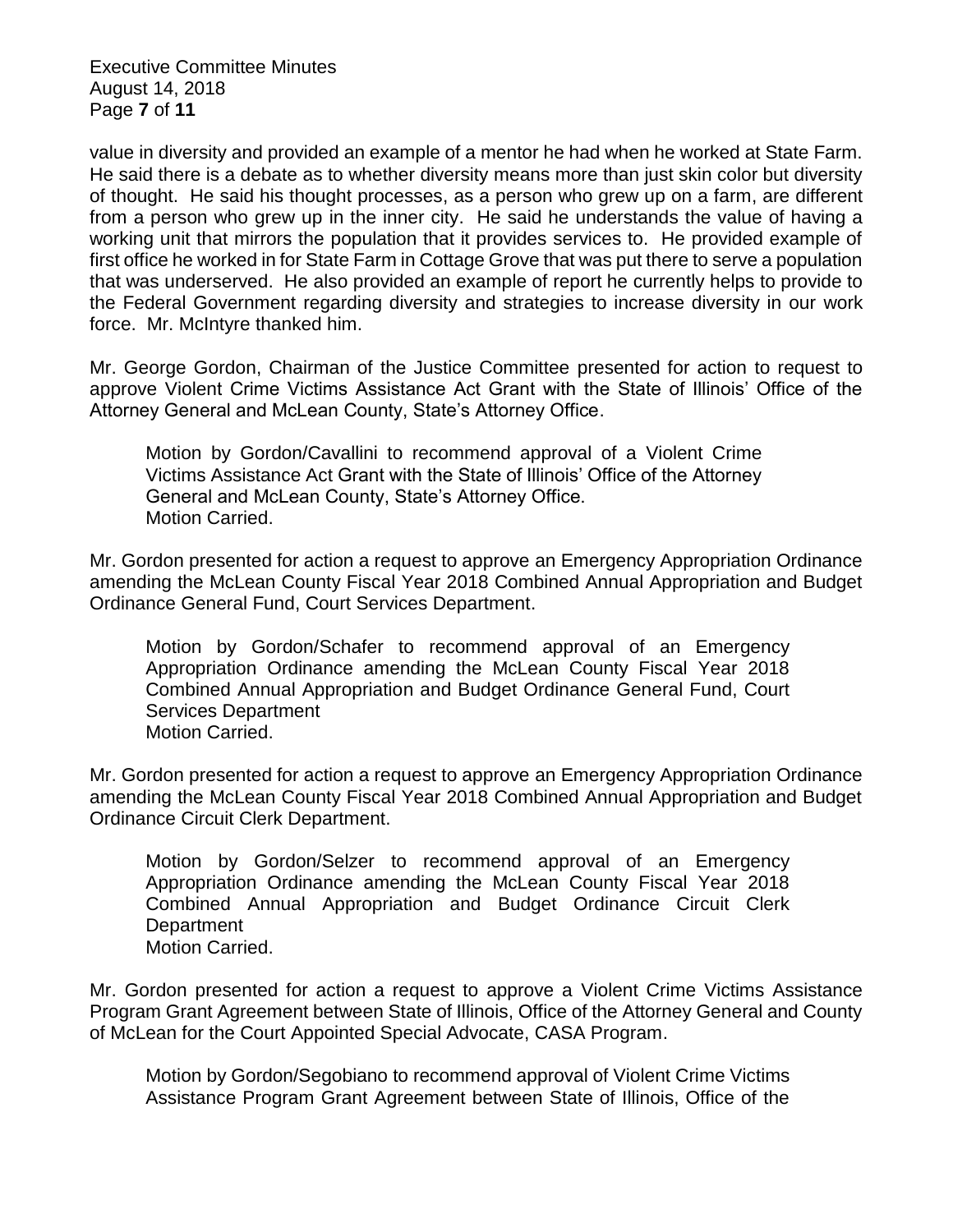Executive Committee Minutes August 14, 2018 Page **8** of **11**

> Attorney General and County of McLean for the Court Appointed Special Advocate, CASA, Program Motion Carried.

Mr. Gordon presented for action a request to approve a Victims of Crime Act Grant Agreement between Illinois Criminal Justice Information Authority and County of McLean for the Children's Advocacy Center**.**

Motion by Gordon/Schafer to recommend approval of a Victims of Crime Act Grant Agreement between Illinois Criminal Justice Information Authority and County of McLean for the Children's Advocacy Center**.** Motion Carried.

Mr. Gordon indicated they had nothing further for the Committee today but would have one additional item for the Board next week. Chairman McIntyre asked if there were any questions for Mr. Gordon and the Justice Committee, hearing none, he thanked him.

Mr. Dave Selzer, Chairman of the Finance Committee presented for action a request to approve an Ordinance by the McLean County Board amending Chapter 116 Purchasing and Contracting Article II in the McLean County Code.

Motion by Selzer/Cavallini to recommend approval of an Ordinance by the McLean County Board amending Chapter 116 Purchasing and Contracting Article II in the McLean County Code. Motion carried.

Mr. Selzer presented for action a request to approve an Ordinance by the McLean County Board amending Chapter 108 Personnel Policies and Procedures, Article VII. Miscellaneous Benefits and Entitlements, Section 65 Travel and Business Expense Reimbursement in the McLean County Code.

Motion by Selzer/Gordon to recommend approval of an Ordinance by the McLean County Board amending Chapter 108 Personnel Policies and Procedures, Article VII. Miscellaneous Benefits and Entitlements, Section 65 Travel and Business Expense Reimbursement in the McLean County Code. Motion Carried.

Mr. Selzer presented for action a request to approve an Emergency Appropriation Ordinance of the McLean County Board amending the McLean County Fiscal Year 2018 Combined Annual Appropriation and Budget Ordinance for the Auditor's Office.

Motion by Selzer/Soeldner to recommend approval of an Emergency Appropriation Ordinance of the McLean County Board amending the McLean County Fiscal Year 2018 Combined Annual Appropriation and Budget Ordinance for the Auditor's Office. Motion Carried.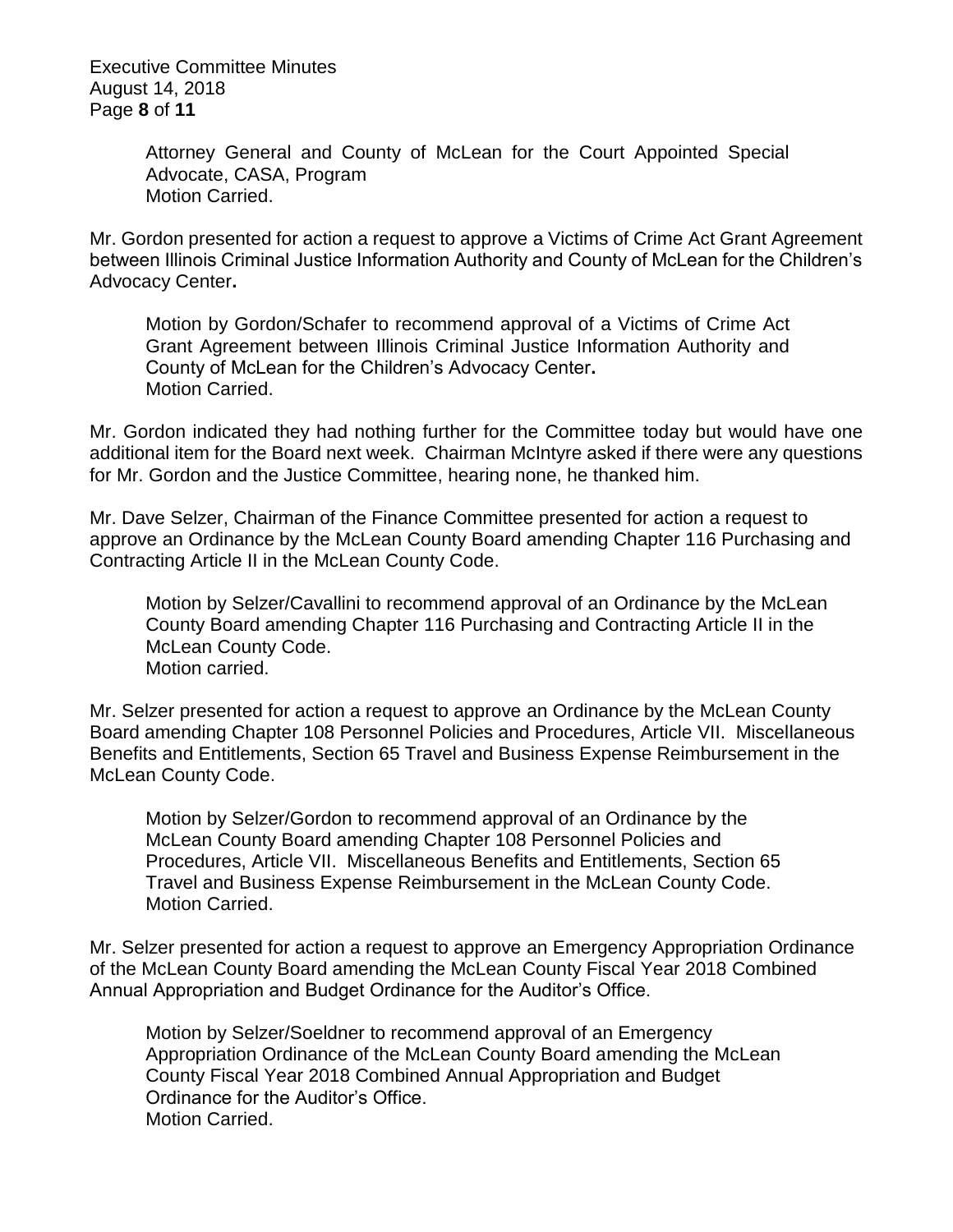Executive Committee Minutes August 14, 2018 Page **9** of **11**

Mr. Selzer indicated he had no other items for action for the Executive Committee but would have a couple of items for the Board next week. Chairman McIntyre asked if the Committee had any questions for Mr. Selzer or the Finance Committee; hearing none, he thanked Mr. Selzer.

Ms. Susan Schafer, Chairman of the Health Committee indicated they had no items for the Committee today nor would they have any for the Board next week. Chairman McIntyre asked if there were any questions for Chairman Schafer or the Health Committee; hearing none, he thanked Ms. Schafer.

Mr. Chuck Erickson, Chairman of the Land Use and Development Committee presented for action a request to approve a County Watersheds Management Program Intergovernmental Agreement with the City of Bloomington, the Town of Normal and the McLean County Soil and Water Conservation District.

Motion by Erickson/Gordon to recommend approval of a County Watersheds Management Program Intergovernmental Agreement with the City of Bloomington, the Town of Normal and the McLean County Soil and Water Conservation District. Motion Carried.

Mr. Erickson indicated they had no further items for the Committee today but would have one other items for the Board next week. Chairman McIntyre asked the Committee if they had any questions for Mr. Erickson; hearing none, he thanked Mr. Erickson.

Mr. Don Cavallini, Senior Member of the Transportation Committee indicated they had no items for the Committee today but would have items for the Board next week. Chairman McIntyre asked the Committee if they had any question for Mr. Cavallini; hearing none, he thanked Mr. Cavallini.

Mr. Paul Segobiano, Chairman of the Property Committee indicated they had no items for the Committee today. Chairman McIntyre asked if there were any questions for Mr. Segobiano and the Property Committee; hearing none, he thanked him.

Mr. Wasson presented for action a request to approve an RFP regarding comprehensive fee study. He said we are statutorily required to do a cost study before we can bring a recommendation to the Committee to increase fees. Mr. Selzer asked how much we have paid for fee studies in the past. Mr. Wasson said they have ranged between \$15,000 to \$20,000. Mr. Wasson said that Maximus use to do them and we are not sure if they have started doing them again which is another reason we would recommend doing an RFP because we do not have a current provider. Mr. Selzer asked if the RFP and study would be done so that information could be used for the 2019 budget. Mr. Wasson said he did not feel the fee study would be done before a recommended budget but they should have information prior to approval of a final budget. Ms. Schafer said that some of the Health Department fees are set by the Board of Health and asked if those fees would also be looked at in this study.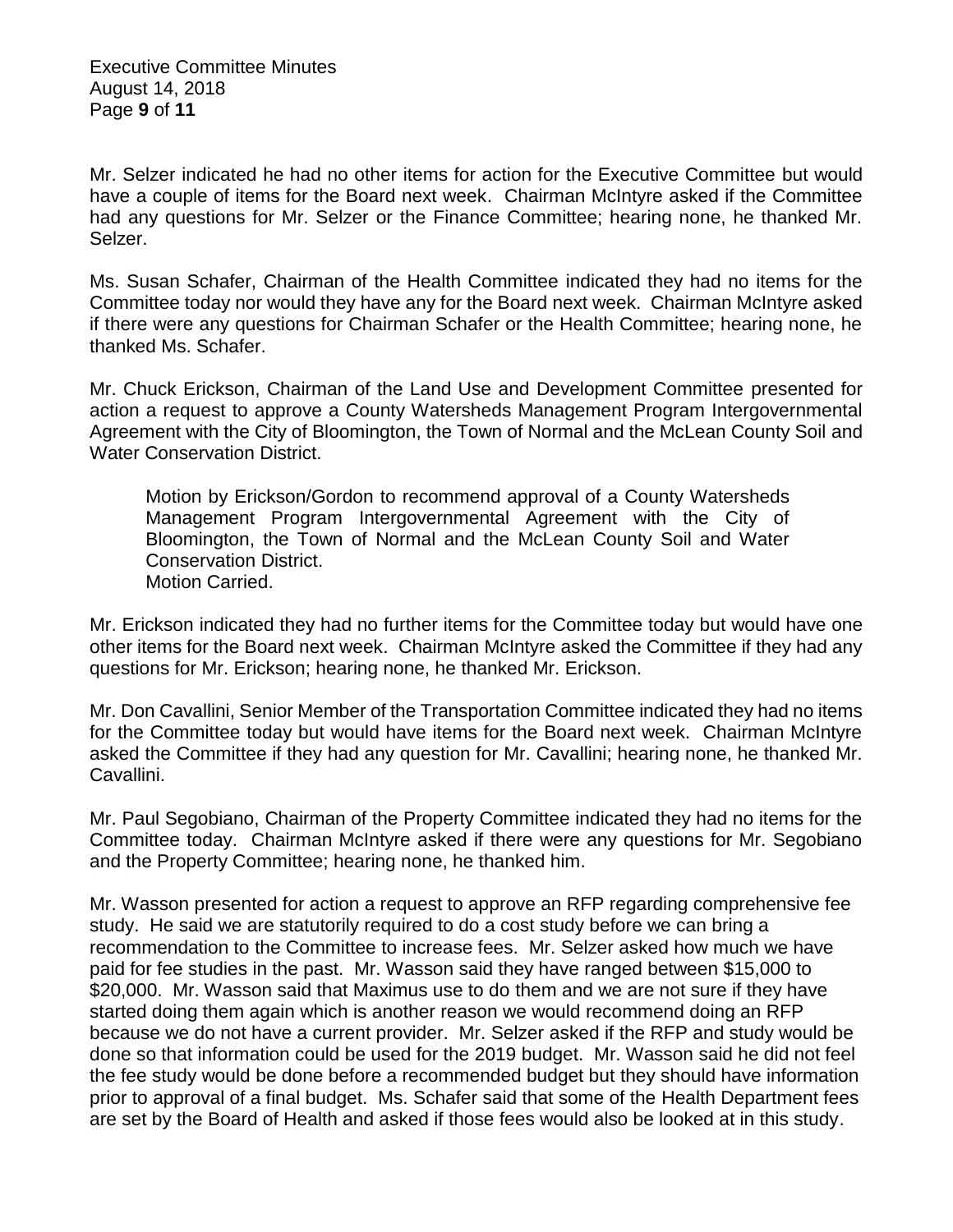Executive Committee Minutes August 14, 2018 Page **10** of **11**

Mr. Wasson said that generally they do not include those fees because those can be changed without doing a fee study. Mr. Wasson stated there are specific fees charged in other departments that require we do the study before we can change and we would only recommend doing the study when we are required to because of the cost.

Motion by Cavallini/Selzer to recommend approval of an RFP regarding comprehensive fee study. Motion Carried.

Chairman McIntyre asked for a motion to go into Closed Session pursuant to 5 ILCS 120/2(c)(21) to discuss of minutes of meetings lawfully closed under this Act, whether or purposes of approval by the body of the minutes or semi-annual review of the minutes as mandated by Section 2.06.

Motion by Segobiano to go into Closed Session pursuant to 5 ILCS 120/2(c)(21) to discuss of minutes of meetings lawfully closed under this Act, whether or purposes of approval by the body of the minutes or semiannual review of the minutes as mandated by Section 2.06. Motion Carried.

The Executive Committee entered into closed session at 6:24 p.m. The Executive Committee entered into open session at 6:31 p.m.

Mr. Wasson presented for action a request to open minutes from Closed Sessions as recommended by Administrative Staff.

Motion by Selzer/Segobiano to table this item until a stand up of the Executive Committee on August 21<sup>st</sup>. Motion Carried.

Under other business, Mr. Segobiano stated he felt he had learned about the candidates. He said that he felt McLean County was blessed with many programs that protect the citizens of McLean County and hoped the County Board continued to individuals in positions such at the States Attorney so that they could continue to put programs in place that help the community.

Chairman McIntyre presented for approval bills as forwarded by the Auditor in the amount of \$244,345.48.